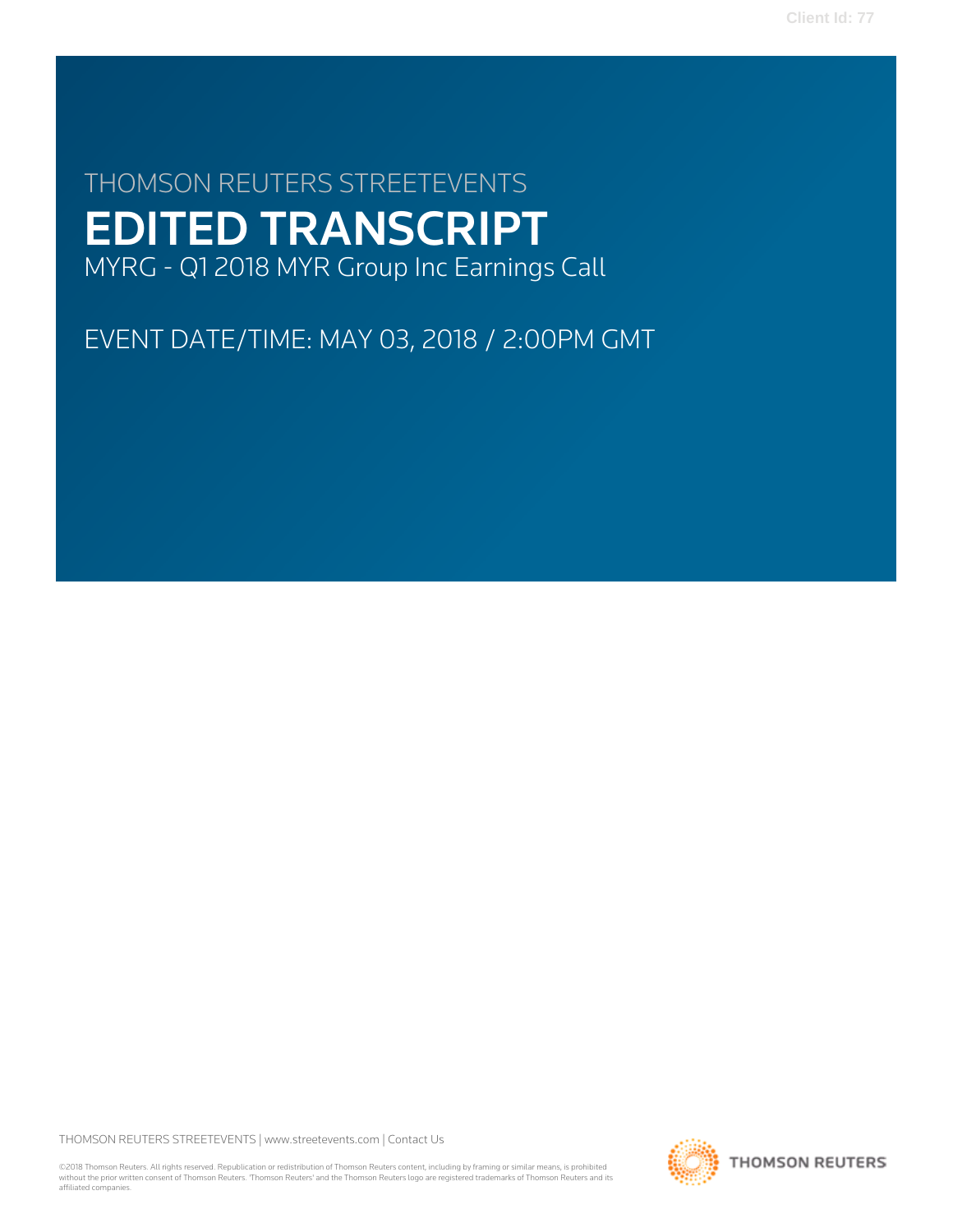### **CORPORATE PARTICIPANTS**

**[Betty R. Johnson](#page-2-0)** MYR Group Inc. - Senior VP, CFO & Treasurer **[Jeffrey J. Waneka](#page-4-0)** MYR Group Inc. - Senior VP and COO of Commercial & Industrial **[Kristine Walczak](#page-1-0)** MYR Group Inc. - SVP, Dresner Corporate Service **[Richard S. Swartz](#page-2-1)** MYR Group Inc. - President & CEO **[Tod M. Cooper](#page-3-0)** MYR Group Inc. - Senior VP & COO of Transmission and Distribution

### **CONFERENCE CALL PARTICIPANTS**

**[Alexander John Rygiel](#page-7-0)** B. Riley FBR, Inc., Research Division - Analyst **[Andrew John Wittmann](#page-7-1)** Robert W. Baird & Co. Incorporated, Research Division - Senior Research Analyst **[Noelle Christine Dilts](#page-11-0)** Stifel, Nicolaus & Company, Incorporated, Research Division - VP & Analyst **[Robert Joseph Burleson](#page-9-0)** Canaccord Genuity Limited, Research Division - MD & Analyst **[Tahira Afzal](#page-5-0)** KeyBanc Capital Markets Inc., Research Division - MD, Associate Director of Equity Research, and Equity Research Analyst

### **PRESENTATION**

#### **Operator**

<span id="page-1-0"></span>Good day, ladies and gentlemen, and welcome to the MYR Group First Quarter 2018 Conference Call. (Operator Instructions) As a reminder, this call is being recorded. I would now like to introduce your host for today's conference, Miss Kristine Walczak. Ma'am, you may begin.

#### **Kristine Walczak** - MYR Group Inc. - SVP, Dresner Corporate Service

Thank you, and good morning, everyone. I'd like to welcome you to the MYR Group Conference Call to discuss the company's first quarter results for 2018, which were reported yesterday. Joining us on today's call are Rick Swartz, President and Chief Executive Officer; Betty Johnson, Senior Vice President, Chief Financial Officer and Treasurer; Tod Cooper, Senior Vice President and Chief Operating Officer of MYR Group's Transmission and Distribution segment, and Jeff Waneka, Senior Vice President and Chief Operating Officer of MYR Group's Commercial and Industrial segment.

If you did not receive yesterday's press release, please contact Dresner Corporate Services at (312) 726-3600 and we will send you a copy, or go to the MYR Group website, where a copy is available under the Investor Relations tab. Also, a replay of today's call will be available until Thursday, May 10, 2018, at 11:59 p.m. Eastern Time by dialing (855) 859-2056 or (404) 537-3406 and entering conference ID 6855529.

Before we begin, I want to remind you this discussion may contain forward-looking statements. Any such statements are based upon information available to MYR Group management as of this date, and MYR Group assumes no obligation to update any such forward-looking statements. These forward-looking statements involve risks and uncertainties that could cause actual results to differ materially from the forward-looking statements. Accordingly, these statements are no guarantee of future performance. These risks and uncertainties are discussed in the company's annual report on Form 10-K for the year ended December 31, 2017, the company's quarterly report on Form 10-Q for the first quarter of 2018 and in yesterday's press release. Certain non-GAAP financial information will be discussed on the call today. A reconciliation of this non-GAAP information to the most comparable GAAP measure is set forth in yesterday's press release.

With that said, let me turn the call over to Rick Swartz.

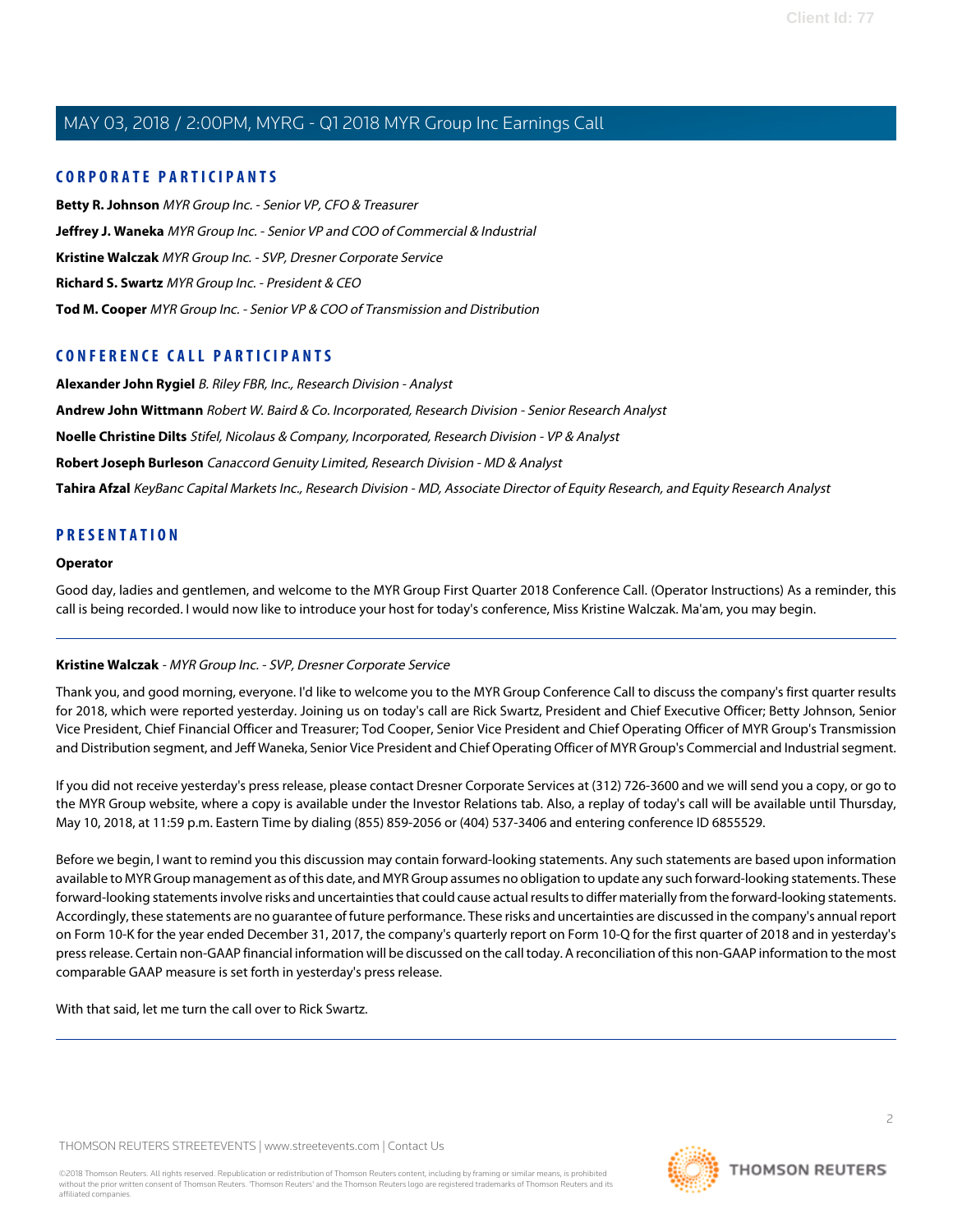#### <span id="page-2-1"></span>**Richard S. Swartz** - MYR Group Inc. - President & CEO

Thanks, Kristine, and good morning, everyone. Welcome to our first quarter 2018 conference call to discuss financial and operational results. I will begin by providing a brief summary of the first quarter results and then turn the call over to Betty Johnson, our Chief Financial Officer, for a more detailed financial review. Following Betty's discussion, Tod Cooper and Jeff Waneka, Chief Operating Officers for our T&D and C&I segments, will provide an industry outlook and discuss some of MYR Group's opportunities going forward. I will then conclude with some closing remarks and open the call up for your comments and questions.

We are pleased with our first quarter 2018 financial results, which include a \$45.5 million increase in revenues, a \$4.4 million increase in net income and a \$6.9 million increase in EBITDA as compared to the first quarter of 2017. While there is always room for further improvement, we are pleased with the increase in our gross margins during the first quarter as compared to the same period last year. This increase was driven by the strides we have made in improving our efficiency.

Our first quarter 2018 backlog reached a record high of \$958.5 million, a 41.1% increase from our backlog on December 31, 2017. Our healthy backlog consists of both short- and long-term projects in both our T&D and C&I segments, with varying construction start dates that will be covered by Tod and Jeff later on. The strength of our economy, industry news and spending trends by our customers point to continue strong investments in electrical infrastructure, which we believe should support further growth in both our T&D and C&I segments. We have seasoned, experienced craft and management teams in place throughout the geographies we serve and are confident we have the expertise and resources necessary to successfully meet the needs of our clients, regardless of the size, type or complexity of their projects. We also remain diligent in refining our internal processes for continuous improvement in all aspects of our operations. We will continue to profitably grow our company, both organically and through acquisitions, as we execute our strategy and expand our service offerings to a wider base of clients. We believe these growth initiatives, coupled with our dedication to maintain a solid financial position, should lay the foundation for future success and allow us to deliver strong returns to our stockholders.

<span id="page-2-0"></span>Now Betty will provide us with financial results for the first quarter of 2018.

#### **Betty R. Johnson** - MYR Group Inc. - Senior VP, CFO & Treasurer

Thank you, Rick, and good morning, everyone. Our first quarter 2018 revenues were \$345.6 million, an increase of \$45.5 million or 15.2% compared to the same period last year. The increase was primarily due to higher revenues at C&I and an increase in the distribution revenues. T&D revenues were \$216.4 million, an increase of 10.6% compared to the same period last year. The breakdown of T&D revenue was \$134.5 million for transmission and \$81.9 million for distribution. C&I revenues were \$129.2 million, an increase of 23.8% compared to the same period last year. Our gross margin was 10.3% in the first quarter of 2018 compared to 8.6% in the same period last year. This increase in gross margin was largely due to improvements in efficiency, fleet utilization and improved weather conditions from the first quarter of 2017. SG&A expenses were \$28.3 million, an increase of \$2.5 million compared to the same period last year. The increase was primarily due to higher bonus and profit-sharing costs. SG&A, as a percentage of revenue, decreased to 8.2% for the first quarter of 2018 from 8.6% for the first quarter of 2017.

Income tax expense was \$2.3 million in the first quarter of 2018 compared to a \$400,000 income tax benefit for the same period last year. The tax rate in the first quarter of 2018 represented 28.9% of pretax income. In the first quarter of 2017, income tax benefit represented 42.7% of pretax income. The effective tax rate for the first quarter of 2018 benefited from the enactment of the 2017 tax act.

First quarter 2018 net income was \$5.6 million or \$0.34 per diluted share compared to \$1.2 million or \$0.07 per diluted share in the first quarter of 2017.

Total backlog as of March 2018 was \$958.5 million, a record high, consisting of \$434.3 million in the T&D segment, \$524.2 million in the C&I segment, also a record high for the C&I segment. This total backlog represents a sequential quarter-over-quarter increase of \$279.4 million or 41.1% from last quarter. The increase in backlog was primarily due to the addition of previously announced Denver Central 70 Project and various small and midsized T&D projects.

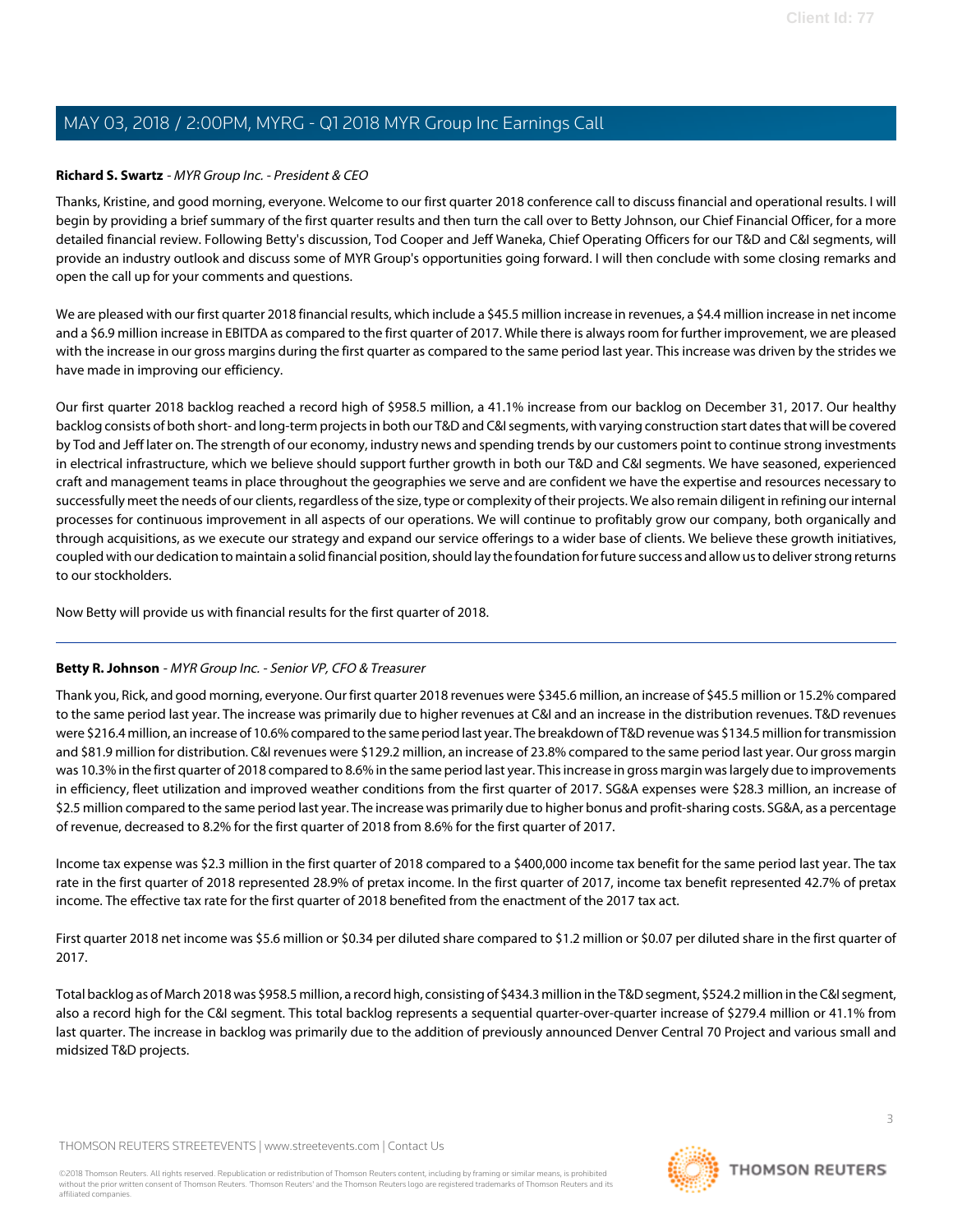Turning to the March 2018 balance sheet. We had approximately \$1.7 million in cash, \$67.4 million in funded debt, \$162 million in availability under our credit facility and \$181 million of working capital.

In summary, we are pleased with our results for this quarter. Compared to the first quarter of 2017, we had improvements in revenue from both of our T&D and C&I market segments, improvements in overall margins and net income and an increase in backlog to a record high. We believe that the fundamental business and markets in which we participate are strong and should support continued profitable -- profitability going forward. We also believe our strong balance sheet and borrowing capacity are sufficient to support our working capital needs, bonding requirements, equipment investments and our strategic acquisition in organic growth initiatives.

<span id="page-3-0"></span>I'll now turn the call over to Tod Cooper, who will provide an overview of our Transmission and Distribution segment.

#### **Tod M. Cooper** - MYR Group Inc. - Senior VP & COO of Transmission and Distribution

Thanks, Betty, and good morning, everyone. MYR Group's first quarter T&D operational results demonstrated a solid start to 2018. We continued strengthening existing client relationships through superior service while pursuing opportunities with new clients that align with our expertise. Our reputation and position in the industry support our goals expanding work with our current clients and gaining a competitive edge and pursuing opportunities with new clients.

Our improvement in T&D backlog reflects an active bidding environment and wins on a number of small- and medium-size projects.

Included in our first quarter addition to backlog is the Harry Allen to Eldorado project for approximately 60 miles of 500kV transmission line. In late 2015, the California Independent System Operator selected DesertLink, LLC, a subsidiary of LS Power, as the approved sponsor to develop, construct, own, operate and maintain the new line. And MYR Group teamed with LS Power to provide construction services. The estimated construction start for the project is late 2018, and completion is scheduled for January of 2020.

The overall outlook for Transmission and Distribution markets remains strong with healthy bidding activity. Investments in electrical infrastructure continue with the need to update aging infrastructure, increase grid resiliency, connect new generation resources and harden the system against occurrences that may disrupt power supply.

I'd like to take a few moments to highlight some recent industry news, pointing to strength in the end markets we serve, which bodes well for increased T&D opportunities for MYR.

In the northeast, we are monitoring events surrounding the outcome of several proposed large transmission projects. For example, Massachusetts recently mandated 9 million megawatts of new clean generation by 2022 as part of their Clean Energy RFP. One proposal from the RFP is AVANGRID's 145-mile New England Clean Energy Connect project. The project is budgeted at approximately \$950 million and is part of a joint bid offering from AVANGRID's subsidiary, Central Maine Power, and Hydro-Québec. Our successful performance as prime contractor on the Northern Loop of the \$1 billion Maine Power Reliability Program for Central Maine Power illustrates our ability to execute projects of this magnitude in the northeast. We will closely monitor the outcome of the Massachusetts RFP and all associated large projects, which could lead to significant opportunities for MYR Group subsidiaries.

We also see strong market activity in the southeastern and midwestern U.S., which we believe could provide opportunities for strategic growth across several of our operating areas. For example, Duke Energy recently announced plans to spend \$25 million on grid modernization throughout its entire service area over the next decade. And MYR is positioned well to pursue and participate in projects related to this initiative in all of Duke's service territories. One of our clients, American Electric Power, AEP, covers a large geographic territory, including, but not limited to, parts of Ohio, Indiana, Kentucky, West Virginia, Oklahoma and Texas, all areas where MYR Group subsidiaries provide T&D services.

As part of its capital investment plan, AEP recently announced a \$17.7 billion investment in its transmission and distribution system between 2018 and 2020. We have a long proud record of working with AEP across all their service territories, which we expect will position us well for future opportunities.

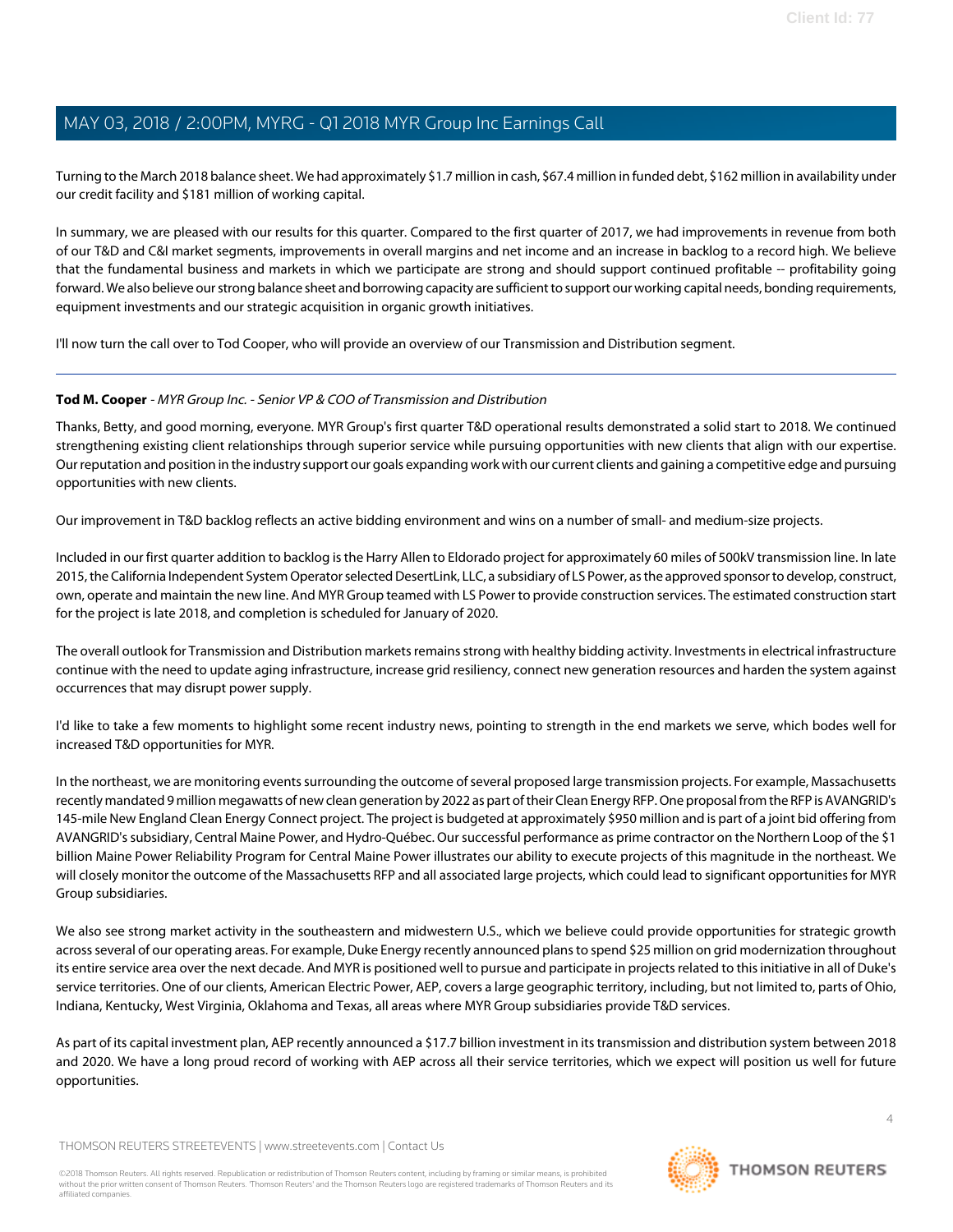Our growth in the Texas market also continues at a solid pace. The recent investments we've made in our operation's fleet and training facility near Dallas are allowing us to better serve this vibrant and growing market, both in transmission and distribution. Our outlook for projects of all sizes for a wide range of clients in this region remains robust. As an example, Oncor Electric recently announced that it has been granted approval for over 100 miles of new transmission and associated substation facilities. These projects will help support new load growth in the region. In the Western U.S., we serve clients that have an expansive territory. This geographic reach allows us to pursue some of the larger transmission projects in the west that are currently in development to deliver renewable generation to large population centers. These proposed multistate projects require extensive permitting and planning, which often takes years before reaching the construction phase. We are actively pursuing or have bids under evaluation for many of these western initiatives.

These projects, along with previously announced plans by clients such as PacifiCorp, with their Energy Vision 2020 initiative across several western states, provide significant opportunities in the region. We believe our ability to effectively staff, manage and build these complex projects throughout the west will be an important competitive factor. The overall distribution market continues to trend up, and we have several crews working on long-term contracts with multiple utilities across the country. We continue to offer proposals for additional projects and alliances and are excited to announce the recent award of a 5-year distribution alliance contract with Salt River Project in Arizona. Opportunities such as this are part of a growing portfolio that further positions MYR as a major player in the T&D market. We know that as we constantly evaluate, improve and grow our business, our results depend on our ability to effectively listen to our clients and respond and deliver according to their expectations.

We will remain disciplined in our approach to capitalize on the right opportunities to grow our business. Our priority is to always recruit the top people, improve our processes and invest prudently in our resources, will support our future growth and prepare us for the opportunities in the years ahead.

<span id="page-4-0"></span>I'll now turn the call over to Jeff Waneka, who will provide an outlook of our Commercial and Industrial segment.

### **Jeffrey J. Waneka** - MYR Group Inc. - Senior VP and COO of Commercial & Industrial

Thanks, Tod, and good morning, everyone. As you heard during Betty's report, our C&I segment continues to build momentum in nearly all our markets as demonstrated by our continued growth in backlog. Our most notable achievement in the first quarter was the successful execution of the contract on Colorado's Central 70 project, which added more than \$100 million to our backlog. While the project is still in the design phase, we're anticipating crews will mobilize to the site this -- later this year as early works packages get underway. In addition to this exciting award, the Colorado Department of Transportation intends to award other large contracts in 2018 to begin relieving the congestion on Interstate 25, north and south of Denver. Our transportation experts have been engaged in several meetings with key general contractors, which set the stage for continued growth in our transportation group.

One of the primary drivers for awards such as Central 70 is our continued focus on strengthening the preconstruction services we offer clients. Our efforts to build trusted relationships are generating opportunity in all our markets. With successful transit projects underway in California, Arizona, Washington and Alberta, Canada, we believe we are well positioned for teaming opportunities on additional projects.

In the data center market, we continue to see strong movement, which is bolstered by the recent award of a data center in Colorado for JPMorgan Chase. Additionally, JPMorgan Chase has announced plans to build 2 similar facilities in the east, which could bode well for our subsidiary, E.S. Boulos. Our contract with JPMorgan Chase is with Holder Construction Company, which is one of the nation's largest data center builders. Our ability to provide a workforce specially trained for mission-critical facilities is a key driver in winning these types of projects. This specialized training comes in the form of our in-house training program, which are designed to train our workforce to meet our clients' needs. We believe this training sets us apart in our industry and represents key attribute that helps us create -- capture work on extremely complex high-tech facility projects.

For example, our data center university is designed to educate employees on how to work in and enhance the unique, sensitive and complex environments that are characteristic of data centers. We believe these highly valued training programs will continue to place us in a favorable position with data center clients in all our markets.

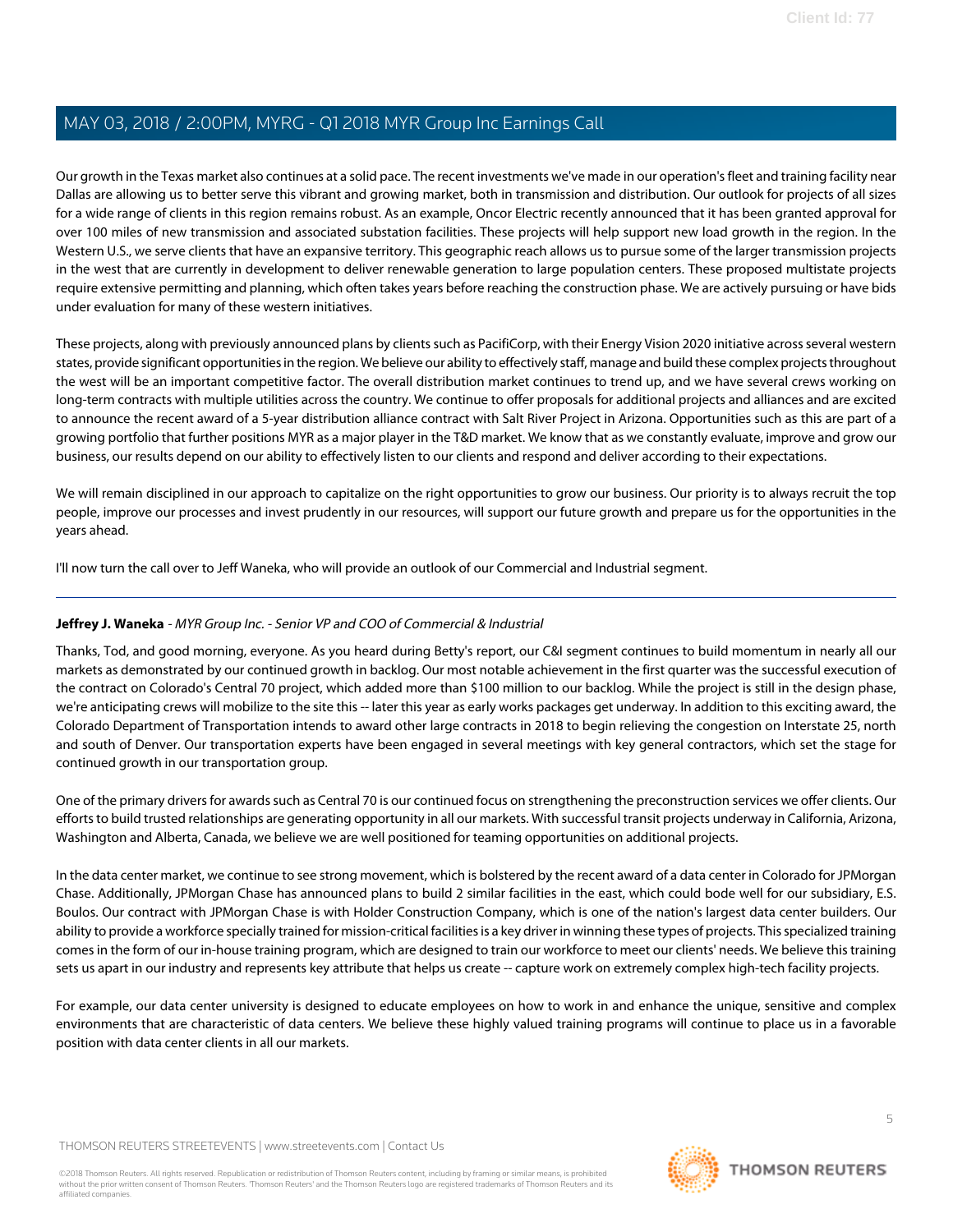North of the border, we are seeing positive trends in many of Western Pacific Enterprises markets. WPE's strong existing relationships have generated many teaming arrangements that we believe will mature into project awards. These projects include office buildings in Vancouver, water treatment plants on Vancouver Island and large industrial facilities across Western Canada. Our resume on Vancouver's elevated rail system is unprecedented, which is leading to a high level of confidence on transit projects that are currently in the planning phase.

E.S. Boulos also experienced an increase in backlog this quarter with the award of projects that have been in the procurement phase, the largest being a project at the Colby College athletic field. In addition to the strong activity in education, we're tracking select projects for the Navy and with health care providers. We continue to assist long-standing clients in preplanning efforts for projects planned to break ground later this year.

And finally, in Arizona, we're seeing a diverse project pipeline, which includes exciting announcements about sizable spends in the mining industry. Although this industry has been slow to rebound, we have maintained strong relationships with several clients that will allow our company to rapidly deploy a knowledgeable workforce in an area where skilled craftsmen are limited.

In 2018, our business unit leaders remain focused on providing exceptional preconstruction services and project execution which we expect to drive continued expansion this year and beyond. The acquisitions we have made over the past few years expanded our footprint and have led to exciting new opportunities across the U.S. and in Canada. We are always staying abreast of new technologies, mastering our skills and refining our expertise in order to serve our clients, which reinforces our reputation as one of the few contractors capable of performing highly complex projects. Looking ahead, we expect strong growth in both our new and established markets and know our core competencies in health care, transportation, data centers, commercial, industrial, aviation and manufacturing position us well for future project awards.

Thanks, everyone, for your time today. I'll now turn the call back to Rick, who will provide us with closing comments.

#### **Richard S. Swartz** - MYR Group Inc. - President & CEO

Thank you for those updates, Betty, Tod and Jeff. I am pleased with the overall market and our solid market position in both our T&D and C&I segments. We'll remain at the forefront of identifying industry trends and client needs in order to grow our business and provide service excellence as efficiently and effectively as possible. We believe these are the key factors that will position MYR Group for ongoing success.

From Betty, Tod, Jeff and myself, I sincerely thank you for joining us on the call today and for your ongoing confidence in the MYR Group. I look forward to updating you on our progress next quarter.

Operator, we are now ready to open the call up for comments and questions.

### **QUESTIONS AND ANSWERS**

#### <span id="page-5-0"></span>**Operator**

(Operator Instructions) Our first question comes from Tahira Afzal with KeyBanc Capital Markets.

Tahira Afzal - KeyBanc Capital Markets Inc., Research Division - MD, Associate Director of Equity Research, and Equity Research Analyst

I guess first question is we're seeing a lot of commercial clients and industrial clients really focusing on mission-critical and resilience. Just do you see an opportunity now at this point? Do you really take your C&I business, bundle it a little more with your T&D business than you did in the past? You guys are, actually, from the publicly traded side, very unique in the fact you do both.

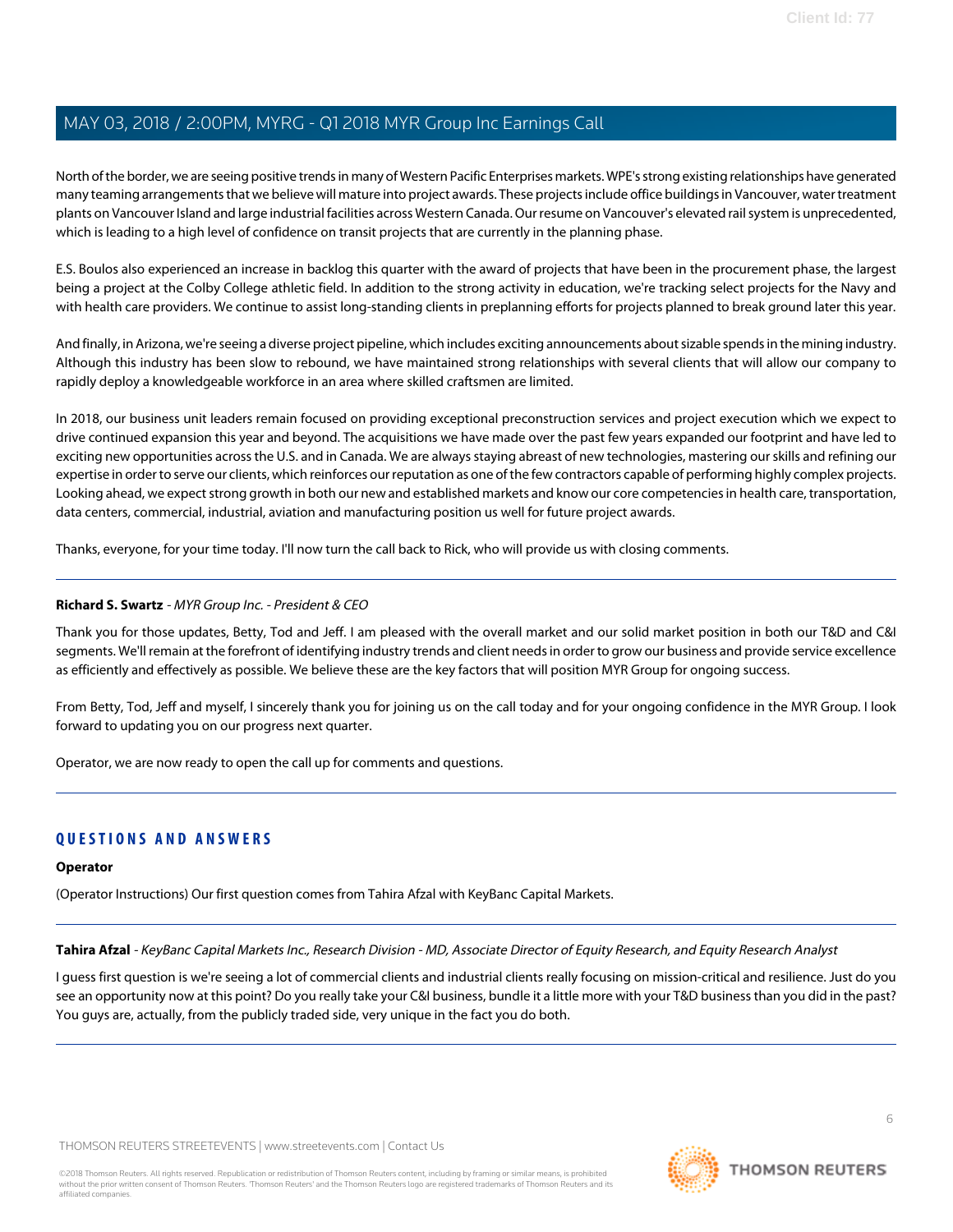#### **Richard S. Swartz** - MYR Group Inc. - President & CEO

Yes, we do see that opportunity. In most locations, our T&D and C&I, where we serve -- where we have both operations, they are housed in one building, so that interaction is always there. We do a lot of joint proposals and chase work on a regular basis. So as this -- as that component expands in the marketplace, I see that as a place we can definitely leverage and grow.

#### **Tahira Afzal** - KeyBanc Capital Markets Inc., Research Division - MD, Associate Director of Equity Research, and Equity Research Analyst

Got it. Okay. And then if I look at your first quarter margins, it was really good to see that the T&D margins are holding on pretty steady in what is typically a tough winter quarter. Could you talk a bit about the moving parts in there? Was anything onetime to the positive or negative? I know storm [once played] a part, but I just wanted to get a sense of the sustainability and ramp as we go into higher-activity quarters.

#### **Richard S. Swartz** - MYR Group Inc. - President & CEO

Yes, I'll start, and then I'll turn it over to Tod. I think this last quarter, we really had some positive impacts due to good weather that we usually don't see in the first quarter. So that's one component. A lot of our projects lined up kind of the end of one to the start of the other, so that was a positive thing for us. So we didn't -- we have that gap in that nonutilization of equipment, so that really helped us there. And then finally, it's a good market out there, and we are able to secure some work and keep our crews busy, which allowed us to be efficient in our deployment of resources. So those kind of, together, added to it and made it a good quarter. The one thing we did have -- happen is we did finish the large project for CTT in Texas. So as we -- as Tod and Jeff talked about the new projects, really don't start until late this year, so we'll see very little revenue. Where, in the past, we had some -- quite a bit of revenue burning in quarters based on large projects. We kind of have a gap on that side. But we do have small and medium size that remain steady. Tod, anything you want to add?

#### **Tod M. Cooper** - MYR Group Inc. - Senior VP & COO of Transmission and Distribution

Well, I think you hit on it, Rick, that, basically, it was more about the small to midsize projects that had a nice flow and continuity throughout the course of the first quarter and less gaps this year than -- early this year in the first quarter than we've seen in the past.

#### **Tahira Afzal** - KeyBanc Capital Markets Inc., Research Division - MD, Associate Director of Equity Research, and Equity Research Analyst

Got it. And is part of the gaps going away, obviously, to the market? But you did mention in your release, and you've talked about it, that you have seen some of your efficiency measures take hold of that. Is that something that is sustainable going forward as well? Are you pretty pleased with the efficiency targets you've hit? And are there more that you can hit going forward?

#### **Richard S. Swartz** - MYR Group Inc. - President & CEO

We're always striving to improve and really take on a lot of the lean construction techniques from how we deliver our material, how we approach our preplanning. And we spend a lot of time on that. We always strive for that, but some things are out of our control sometimes. So we try to plan and have contingency plans in place, but we plan on always gaining on our efficiency. That's what makes us competitive and price-competitive in the end. So we strive, we spend a great amount of time on that. Jeff, you, on the C&I side, spend a great amount of time on prefab and other items that you

may want to talk about a little bit.



7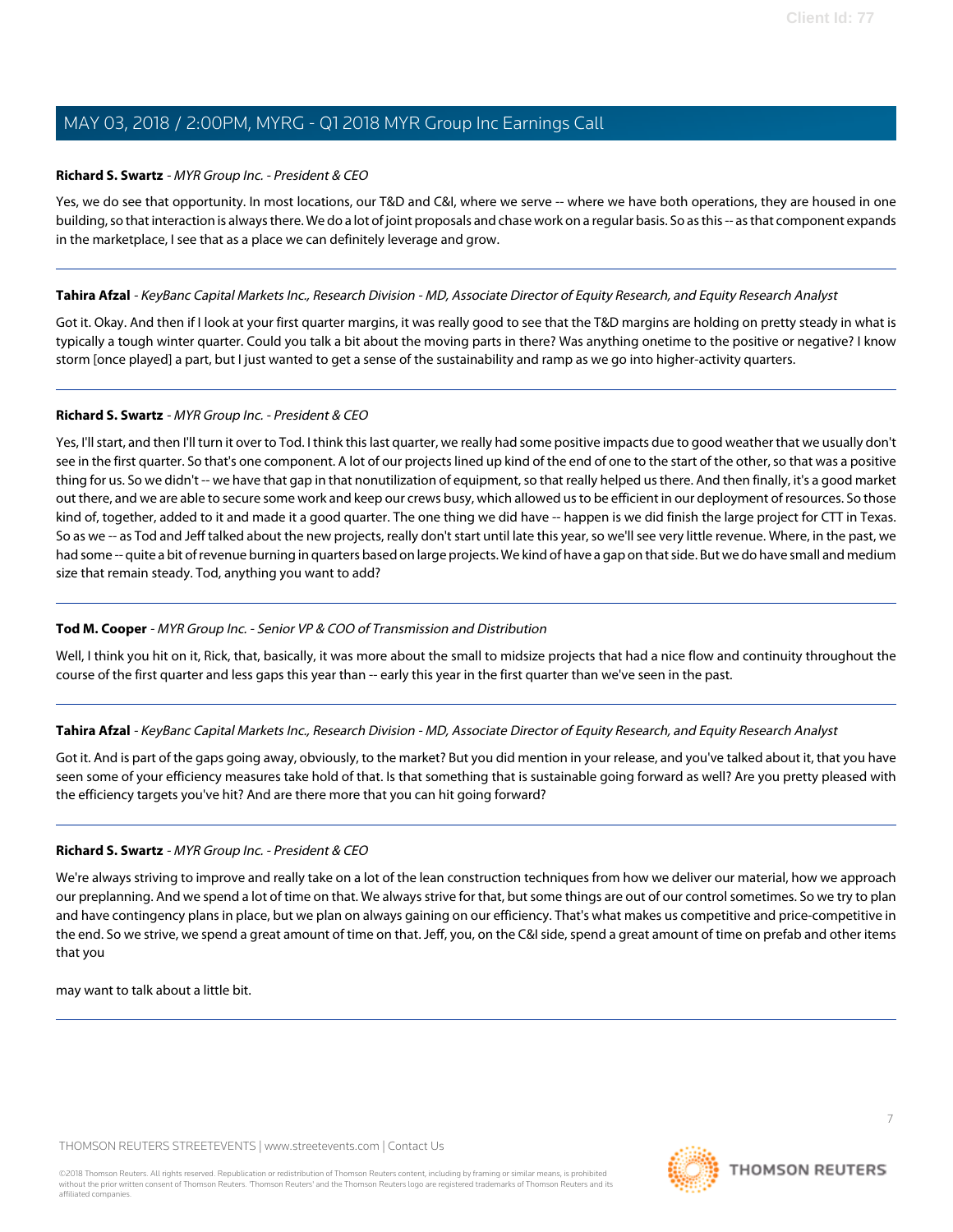#### **Jeffrey J. Waneka** - MYR Group Inc. - Senior VP and COO of Commercial & Industrial

Yes, we like the type of projects that are out there and the clients that we're aligning ourselves with, we have a history with. And that always helps us start that project really on the right foot where we're synergizing our work with theirs and the other trade partners, which really gives those projects a great start.

#### **Operator**

<span id="page-7-0"></span>Our next question comes from Alex Rygiel with B. Riley FBR.

#### **Alexander John Rygiel** - B. Riley FBR, Inc., Research Division - Analyst

I'm having a little bit of difficulty in thinking about how these small or medium projects will transition to the P&L over the next 6 months until some of the larger project work starts in the latter half of the year. Can you just sort of help us to think about that as it relates to EPS or profitability for the next couple of quarters? Are we to witness traditional seasonal trends? Do these small or medium projects have a little bit higher margin, lower margin as we process them? Any additional thoughts would be helpful.

#### **Richard S. Swartz** - MYR Group Inc. - President & CEO

Yes, we -- again, we don't give guidance, but I would say use kind of our past history over the last few years to look at the seasonality, where we've been on that work. I don't -- that's something that can always affect us depending on where -- what work we have going in certain areas and how that weather impacts us in those given areas. But these small to medium size, we're continuing to see a lot of activity, and we turn and burn a lot of work on a regular basis. So it's having that -- right now, we see a lot of activity. So it's a matter of securing that and keeping that coming forward. Our backlog growth we're happy with. But again, like I say every quarter, I wish we had better control over the timing of those awards because it can be lumpy. And in some quarters, we see a lot, like we saw last quarter, and then it can -- came off because we really don't have control of those award dates with our customers. But we are seeing a lot of bidding activity, budgeting activities. Our clients are positive about spending money. It just remains a very competitive market out there and which is kind of shocking. With the shortage of labor out there, some of the other items, the increase in material pricing, you think the margins would be coming up, and you're still seeing them maintain that. But I wouldn't say there's a strain on it, but we're not seeing the increases I would have thought we would have seen a year ago.

#### <span id="page-7-1"></span>**Operator**

Our next question comes from Andrew Wittmann with Baird.

#### **Andrew John Wittmann** - Robert W. Baird & Co. Incorporated, Research Division - Senior Research Analyst

I guess given that the backlog is so materially changed here, it's bigger and it's probably got a little bit more C&I than it's had in the past, can you maybe, Rick, help us understand what's in there in terms of the amount of gross margin in the projects and how it compares to what you had in history? I mean, you look at Central 70 in particular, it's larger, the scope, and we haven't seen anything like that in C&I. And I don't know if T&D's changing too, but I think we'd all like to understand how you're viewing the profitability that's in this new much higher backlog than -- and how it compares to what you had previously.

#### **Richard S. Swartz** - MYR Group Inc. - President & CEO

It's very similar to what we've had in the past. Really, if I look at the T&D or the C&I component separately from a margin standpoint in our backlog, it remains consistent to where we've been over the last couple of years where it's not like we're seeing big margin increases. Again, we're working

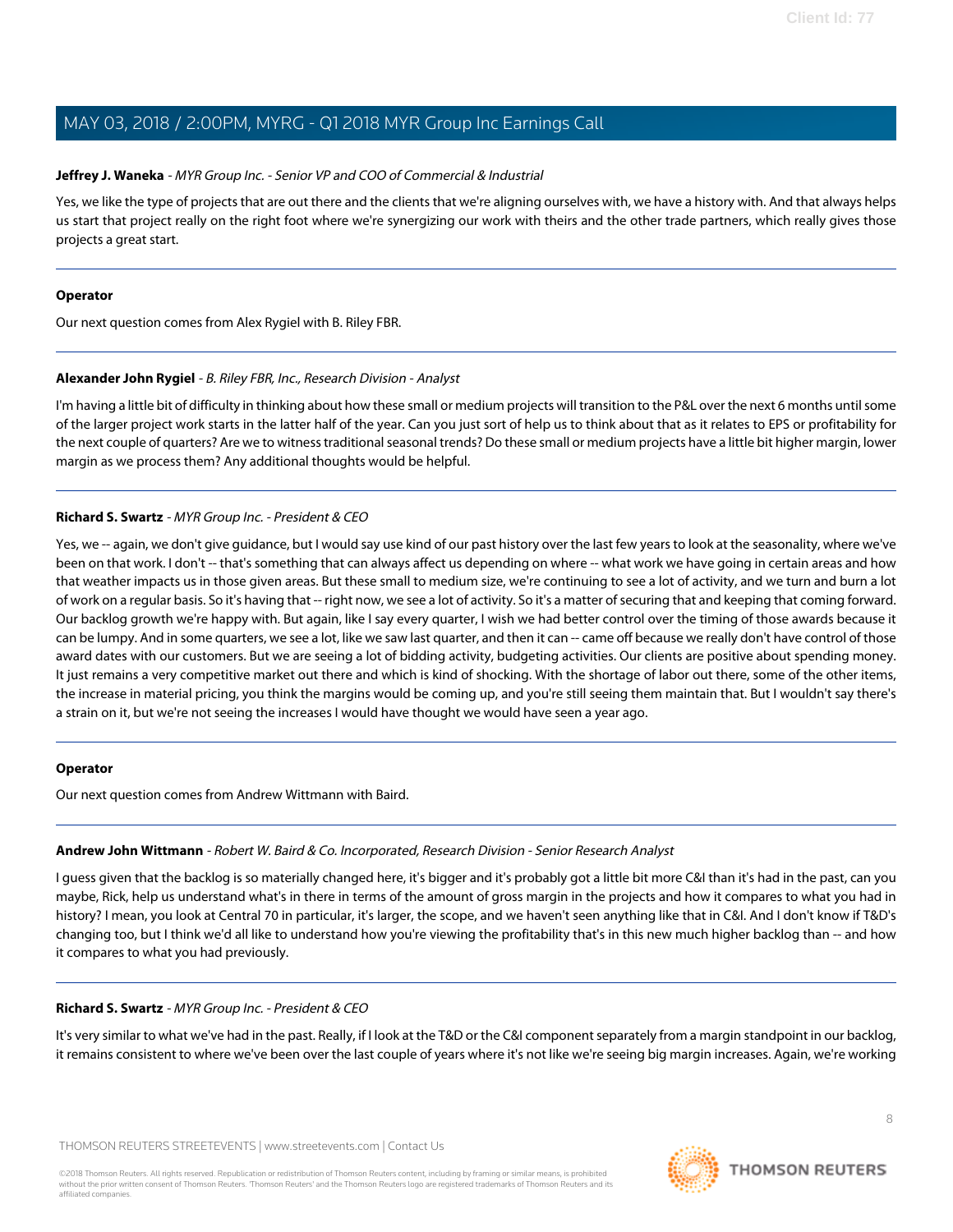on our efficiency. We're trying to do everything we can to maximize our return on those projects. But the margin we bid those projects at are very similar to what our history has been. We...

#### **Andrew John Wittmann** - Robert W. Baird & Co. Incorporated, Research Division - Senior Research Analyst

Is there any -- I'm sorry.

#### **Richard S. Swartz** - MYR Group Inc. - President & CEO

Go ahead.

#### **Andrew John Wittmann** - Robert W. Baird & Co. Incorporated, Research Division - Senior Research Analyst

Is there any significant material subcontractor costs that are in the numbers today that have driven that backlog? Or is it -- because that was a factor in '17. You did have some of that. And so I'm just wondering if that complexion has changed.

#### **Richard S. Swartz** - MYR Group Inc. - President & CEO

It hasn't. There's -- on all the C&I -- let's take them to 2 separate things. On the C&I projects, there is always material and subcontractor components. I'd say Central 70 is similar to any other C&I-type job we have or transportation job. There's not a bigger mix of that. On the line side, on the T&D side, there's definitely a material component in there. But I would say, within our backlog, it's similar to what we've had in the past, so it's not as aggressive as what it has been on some of the other large projects. And again, the projects we've received on the T&D side are mid to small size, not -- they're all sub-\$100 million, not above that.

#### **Andrew John Wittmann** - Robert W. Baird & Co. Incorporated, Research Division - Senior Research Analyst

Okay. That's helpful. Maybe just kind of going along that line of thinking then, just to check in on maybe the average project size that's in the backlog here. As you look at it -- is that larger? Or maybe another way to ask the same question is do you expect the burn rate, in other words, the revenue dollars attributable to converts in the next, say, 12 months versus the amount of backlog that you have? Do you expect the burn rate of that backlog to slow down or speed up? Slow down, obviously, implying that the average project size is smaller. Because historically, you've converted -- your backlog has converted to about 40% of the next 12 months' revenue. And I'm just trying to get a sense about how that may or may not change today.

#### **Richard S. Swartz** - MYR Group Inc. - President & CEO

Yes, when we talked about the, in our script, the LS Power project and the Central 70, those projects really -- they're multiyear projects, and they start the end of this year. So we'll see very little revenue from those projects. So when we look at the remaining backlog we have, it will burn on a normal basis, and we did release what our -- revenue we burn in the next 12 months was. So I think people kind of know what that is and -- from our backlog now. So it's one of those things. You can put it together and see that these really -- these projects really -- these large projects and midsize on the line side really won't burn this year. It will help us next year and probably a few years after that.

#### **Andrew John Wittmann** - Robert W. Baird & Co. Incorporated, Research Division - Senior Research Analyst

Yes. But the number that you disclosed in terms of the amount that you expect in the next 12 months, also that's still going to be additive book-and-burn type of business that's -- that complements the, I think, it was 750, I think was the number off the top of my head that was in the filing. Is that right?

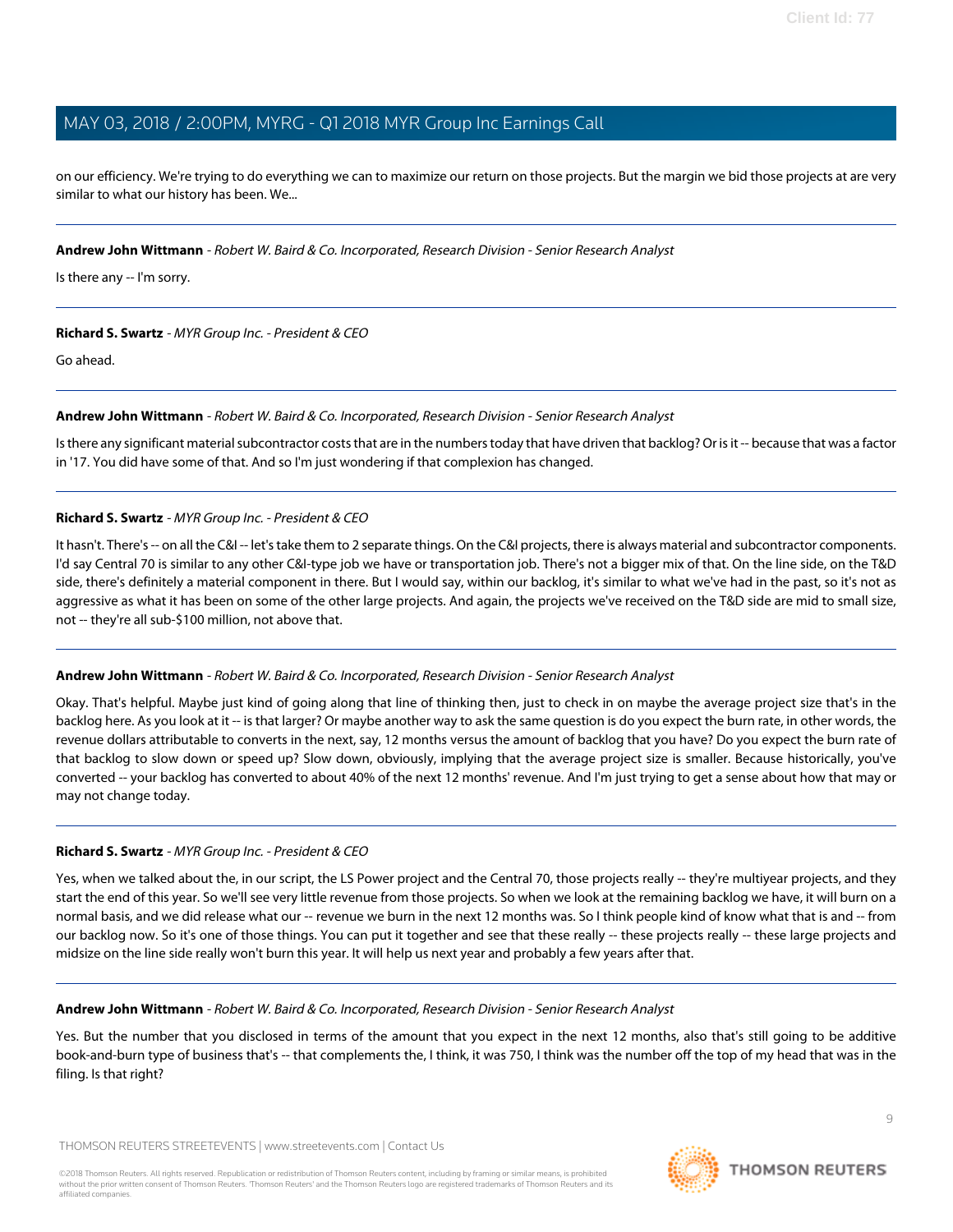#### **Richard S. Swartz** - MYR Group Inc. - President & CEO

Oh, yes -- no, we have to capture new work everyday because we're, as you said, we're burning a lot of work everyday. It's something that we do see a busy environment out there from a bidding standpoint. And we see it as a positive thing, we just need to capture our fair share.

#### **Andrew John Wittmann** - Robert W. Baird & Co. Incorporated, Research Division - Senior Research Analyst

There has been some common share from others in your industry, not necessarily contractors, but more broadly speaking, suppliers to the regulated utilities, who are seeing their utility customers having to give back rate as a result of federal tax reform-wise. Those utilities may be looking to recapture some of the savings that you and others like you have captured from the tax reform changes. Are you seeing any commentary from the regulated utilities looking to cut into your profits?

#### **Richard S. Swartz** - MYR Group Inc. - President & CEO

Not as of now. I think everybody -- I think every customer we have wants -- is challenge you -- is challenging you to be the low-cost provider. So we always see that trend. We're trying to do everything we can through our efficiencies and other items to be that low-cost provider to all our clients, whether it's on the C&I side or the T&D front because it is an important cut -- measurement and you're measured everyday when we put in bids.

#### **Andrew John Wittmann** - Robert W. Baird & Co. Incorporated, Research Division - Senior Research Analyst

Got it. My last question. Sorry to take up so much time, but hopefully, this is helpful for everyone. On CapEx, Betty, did you give -- I don't think I heard it, but can you give us an updated outlook for the year for your CapEx budget, please?

#### **Betty R. Johnson** - MYR Group Inc. - Senior VP, CFO & Treasurer

CapEx, we didn't talk specifically about it, but it is similar to what we have historically had with respect to capital expenditures, not much different to date as well as for the full year and as well as for M&A. So for capital, consistent and then continuously looking at spending the investments in M&A as we find an acquisition.

#### <span id="page-9-0"></span>**Operator**

Our next question comes from Bobby Burleson with Canaccord.

#### **Robert Joseph Burleson** - Canaccord Genuity Limited, Research Division - MD & Analyst

You mentioned that things still remain pretty competitive despite the increase in bid activity. I'm wondering what your series are behind that? What do you think is causing that. And is there anything that you see down the road that might change that dynamic?

#### **Richard S. Swartz** - MYR Group Inc. - President & CEO

I think it's a few things. One is the large projects on the T&D side haven't come to be, so people are continually trying to build their backlog, and there is -- so the companies that we chase that work are going after the other work at competitive margins. So I think that affects it. And then you just look at the areas that we're working in and everybody's trying to grow their companies. And back to the last question, it's -- you've got to be the low-cost provider in most areas, and it's -- a lot of people are trying to do that. So it's getting in there and making sure you have a team that

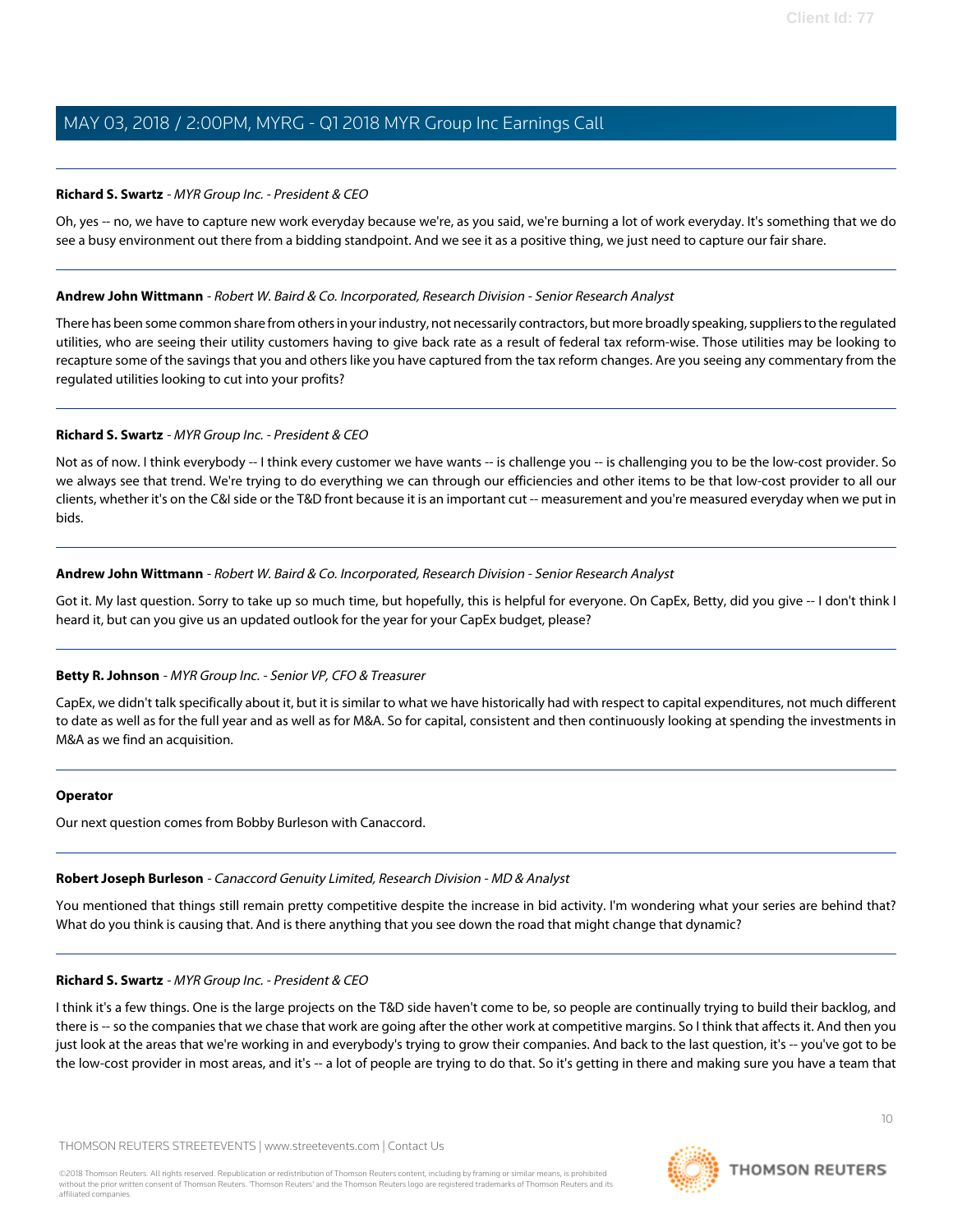can execute, and there's some projects that -- we've been around a long time, we know what the pricing for that market is, we kind of know what those projects would be estimated at, and there is only so low we will go. And we're not going to win every project out there, and sometimes, we can't make sense of the prices that come in from some of our competitors. But again, we're not going to win everything, but we try to evaluate it a job at a time and make sure that we understand the cost component of those jobs, each cost component and make sure we understand the cost side of it and then put a fair margin on top of that.

#### **Robert Joseph Burleson** - Canaccord Genuity Limited, Research Division - MD & Analyst

Okay. And then in terms of things like potential wage inflation or other materials inflation, what are you seeing out there in terms of pricing? And is there anything you can do if it's not raising your bid margins? Can you derisk your contracts in some way to get some benefit from the uptick in activity that we're seeing?

#### **Richard S. Swartz** - MYR Group Inc. - President & CEO

We attempt to do that all the time, and I'll let, maybe Jeff, talk a little bit about it on the C&I side, where you're seeing projects that are coming out for re-budget and budgeting and some of the stuff you're doing.

#### **Jeffrey J. Waneka** - MYR Group Inc. - Senior VP and COO of Commercial & Industrial

Yes, we are seeing increases across the board that are driving prices up, and sometimes, that doesn't fit with our client's pro forma for that project, which then has a tendency to delay the award. It has -- it can push that job out until it gets de-scoped and gets that project back in line with where that client expects it to be or needs it to be. So there are some pressures there on the market that we're working our way through.

#### **Tod M. Cooper** - MYR Group Inc. - Senior VP & COO of Transmission and Distribution

I would just assume, the T&D side right now, is really isn't impacting us. We can capture those anticipated increase during the bidding phase because the smaller- to medium-size projects don't extend over a duration quite often enough to impact those projects.

#### **Robert Joseph Burleson** - Canaccord Genuity Limited, Research Division - MD & Analyst

Okay. Great. And just wondering, with tax cuts and more investment -- more capital expenditures here domestically, what are you guys seeing going forward in terms of anecdotally? Do you expect a lot of increased opportunities maybe outside of the realm of where you guys are normally operating? Is it kind of adjacent to your core business that is starting to perk up a little bit?

#### **Richard S. Swartz** - MYR Group Inc. - President & CEO

Well, we see some stuff. We're really focused, as we said on past calls, before we expand organically too much further, is making sure that the organic areas we -- expansion areas we have now turn profitable as a net-net overall. And I've said I wanted to do that by the end of the second quarter of this year. We're trending that way, but we do -- before we grow too much in a geographic expansion mode, we definitely want to see those areas turned and be profitable overall. And that's been our focus, along with finding the right acquisitions out there, and we continue to look for those and we're really focused on execution at this point.

#### **Operator**

Our next question comes from Noelle Dilts with Stifel.

THOMSON REUTERS STREETEVENTS | [www.streetevents.com](http://www.streetevents.com) | [Contact Us](http://www010.streetevents.com/contact.asp)

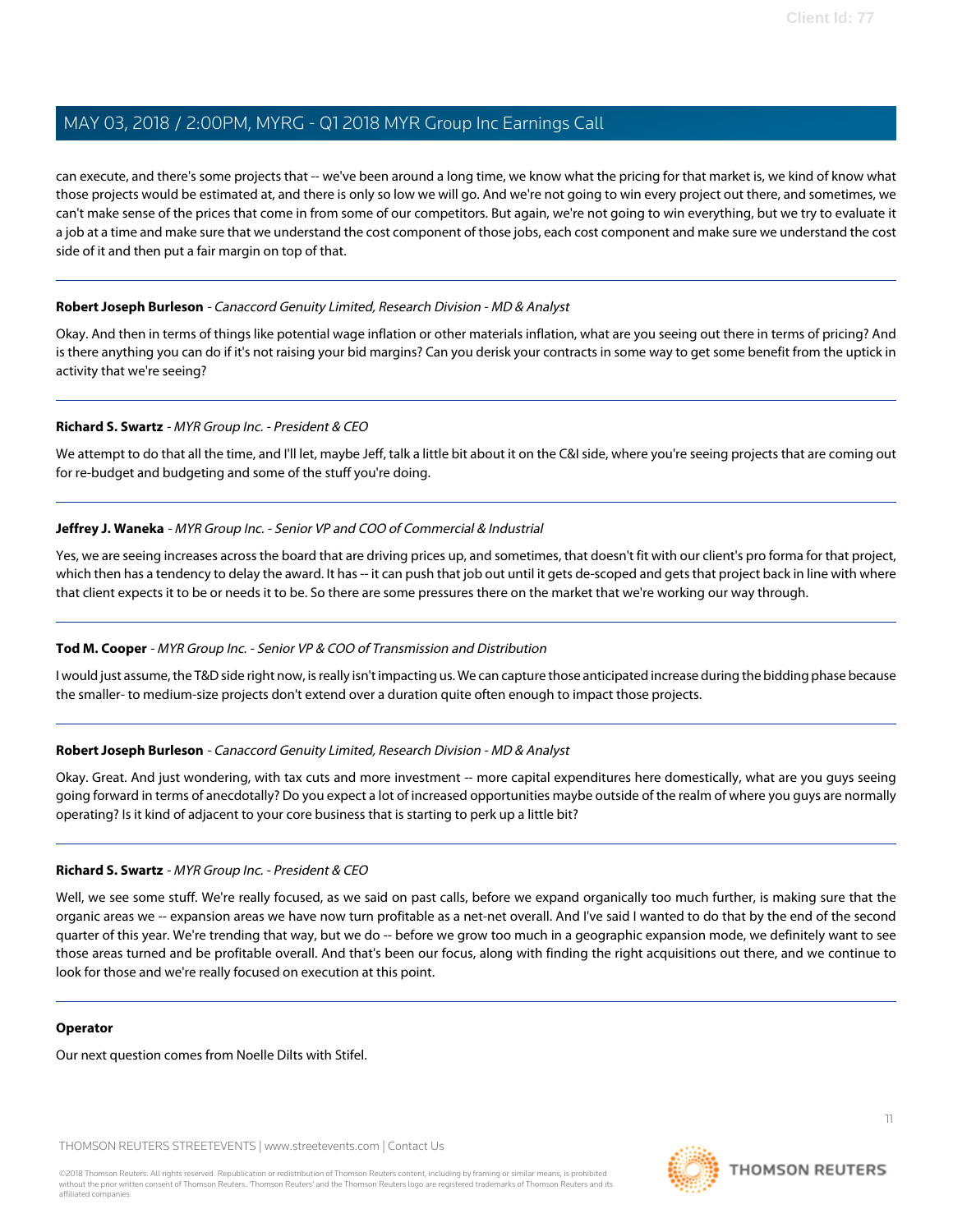#### <span id="page-11-0"></span>**Noelle Christine Dilts** - Stifel, Nicolaus & Company, Incorporated, Research Division - VP & Analyst

So Rick, you mentioned in one of your responses that labor is tight in certain areas. That's something we hear about a lot in the construction space. Could you just, one, just where maybe you're seeing some of that tightness, if there are certain kind of key positions or areas where there is more of a constraint, and then if you're doing anything or how you're approaching, addressing what could be a coming shortfall?

#### **Richard S. Swartz** - MYR Group Inc. - President & CEO

Sure, I'll let -- Tod, you want to start? And then, Jeff, you can add.

#### **Tod M. Cooper** - MYR Group Inc. - Senior VP & COO of Transmission and Distribution

Yes, on the T&D side, I think it's relatively tight across the country, to be honest with you. In the past, we've seen it move from geographic region to region. But today, we're seeing it relatively tight across the area. And our plan, and I mentioned it, I think, in the script, was that we've built a training facility in Dallas, which is in Texas, which I mentioned was a growing area for us, and we're bringing in our own folks and training our alignment down there in all aspects of construction, including transmission, distribution work -- and substation work as well. Outside of that, we actively participate in probably 8 to 10 apprenticeship programs across the country and play key roles in recruiting and interviewing and developing those employees as well. So it's a challenge, and the market is tight across the country, but we're being proactive in our approach to it and doing what we can to recruit from the high schools, [alignment] colleges and the general population as a whole.

#### **Jeffrey J. Waneka** - MYR Group Inc. - Senior VP and COO of Commercial & Industrial

I'll add to that. There is no doubt, it's a tight labor market, but we have worked really hard to make our companies attractive places for people to work. Great safety program, great processes, the right relationships with our clients. So we have been fortunate to be able to get the people that we need on the projects that we've secured, and we're very careful not to go after something that -- where we know there is a pool that's not readily available or we can't build with the speed that the project needs to build. So right now, we feel like we're combating that situation fairly well.

#### **Noelle Christine Dilts** - Stifel, Nicolaus & Company, Incorporated, Research Division - VP & Analyst

That's helpful. And then, Rick, kind of expanding upon the last question a little bit. It feels like now, for a while, you've been focused on making sure you've attained adequate levels of profitability at the greenfield expansions within C&I. We're getting close to that point. If you look at maybe Phase 2 of what growth in that division could look like, I mean, do you think an expansion would be more focused on another wave of these sort of organic expansions? Or do you think it might be more M&A-focused?

#### **Richard S. Swartz** - MYR Group Inc. - President & CEO

I would say it's going to be a mixture of both. We're capable of doing both. Most of the growth we've had in the company since we went public has been organic growth and even through the years, so we know that. We're -- I want to say we understand doing that and how to do it and which markets we want to go to. We have a list of -- Tod and Jeff have lists of areas they would like to expand into, but we want to make sure those business opportunities are solid before we go there. And then on the acquisition front, it's -- opportunities come across our desk everyday. We look at some. Some we like better than others. And then some of them come down to what kind of multiple you're willing to pay for a good company. And we've got some out there we like. We'll just see what happens over time.

#### **Operator**

At this time, I'm showing no further questions. I'd like to turn the call back over for closing remarks.

THOMSON REUTERS STREETEVENTS | [www.streetevents.com](http://www.streetevents.com) | [Contact Us](http://www010.streetevents.com/contact.asp)



**THOMSON REUTERS**